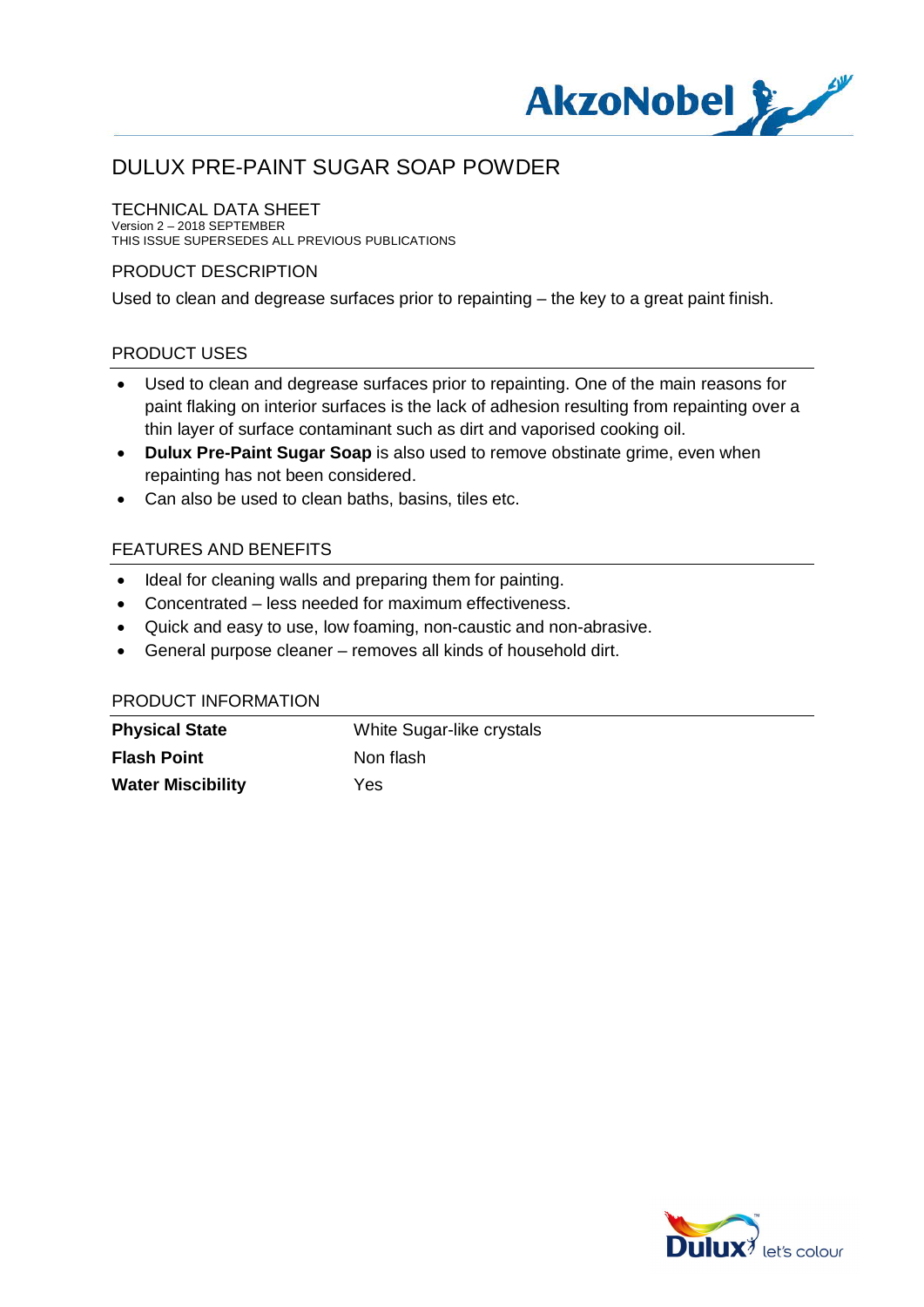

# DULUX PRE-PAINT SUGAR SOAP POWDER

| <b>Reaction Time</b>   | 15 to 30 minutes to dissolve most grime.                                                                                                                                                                                                                                                                                                                                                                                                                 |
|------------------------|----------------------------------------------------------------------------------------------------------------------------------------------------------------------------------------------------------------------------------------------------------------------------------------------------------------------------------------------------------------------------------------------------------------------------------------------------------|
| <b>Thinner</b>         | None required except water to dissolve crystals.                                                                                                                                                                                                                                                                                                                                                                                                         |
| <b>Substrates</b>      | Plaster cement, concrete, bricks, ceramic, metal, painted<br>surfaces (water based or solvent based) or surfaces<br>requiring degreasing.                                                                                                                                                                                                                                                                                                                |
| Precautions:           | Always protect linoleum, parquet, carpets, fabric and<br>polished surfaces from contact with Dulux Pre-Paint Sugar<br>Soap solutions. Drop Sheets are the best way to protect<br>such surfaces.                                                                                                                                                                                                                                                          |
|                        | Will not remove lacquer, adhesives, bitumen or deeply<br>penetrated oil and grease - use Dulux Pre-Paint Brush<br><b>Cleaner/Degreaser</b> for such purposes.                                                                                                                                                                                                                                                                                            |
|                        | Dulux Pre-Paint Sugar Soap solutions should not be used<br>on aluminium or wooden surfaces.                                                                                                                                                                                                                                                                                                                                                              |
| <b>Process Details</b> | Dissolve one tablespoons of Dulux Pre-Paint Sugar Soap<br>in 1 litre of warm water. Wearing plastic or rubber gloves,<br>and using a cloth, brush or sponge, wash the surface by<br>starting at the bottom, and working upwards. When the<br>grime is softened thoroughly (15min to 30min), rinse the<br>entire surface with clean water. For general cleaning of walls<br>and ceilings, use at half strength (one tablespoon to 1 litre<br>warm water). |
|                        | To remove stubborn dirt from baths, basins and tiles,<br>sprinkle a little Dulux Pre-Paint Sugar Soap into the bath or<br>onto a cloth and rub down. Rinse thoroughly with clean<br>water.                                                                                                                                                                                                                                                               |

## HEALTH AND SAFETY INFORMATION

**WARNING!** Sugar Soap looks like sugar - store it in a cool safe place out of reach of children.

This product contains no added lead. Avoid contact with skin or eyes. If accidently swallowed, seek medical advice immediately and show this container to the doctor. Dry sanding, flame cutting and/or welding of the dry paint film will give rise to dust and/or hazardous fumes.

If exposure cannot be avoided by the provision of local exhaust ventilation, suitable respiratory protective equipment should be used. As **Dulux Pre-Paint Sugar Soap** is an extremely strong alkaline detergent, always wear gloves and goggles when working with it.

Do not empty into drains or watercourses. To avoid the risk of spillage, always store and transport containers in a secure upright position. Refer to Material Safety Data Sheet for complete information.